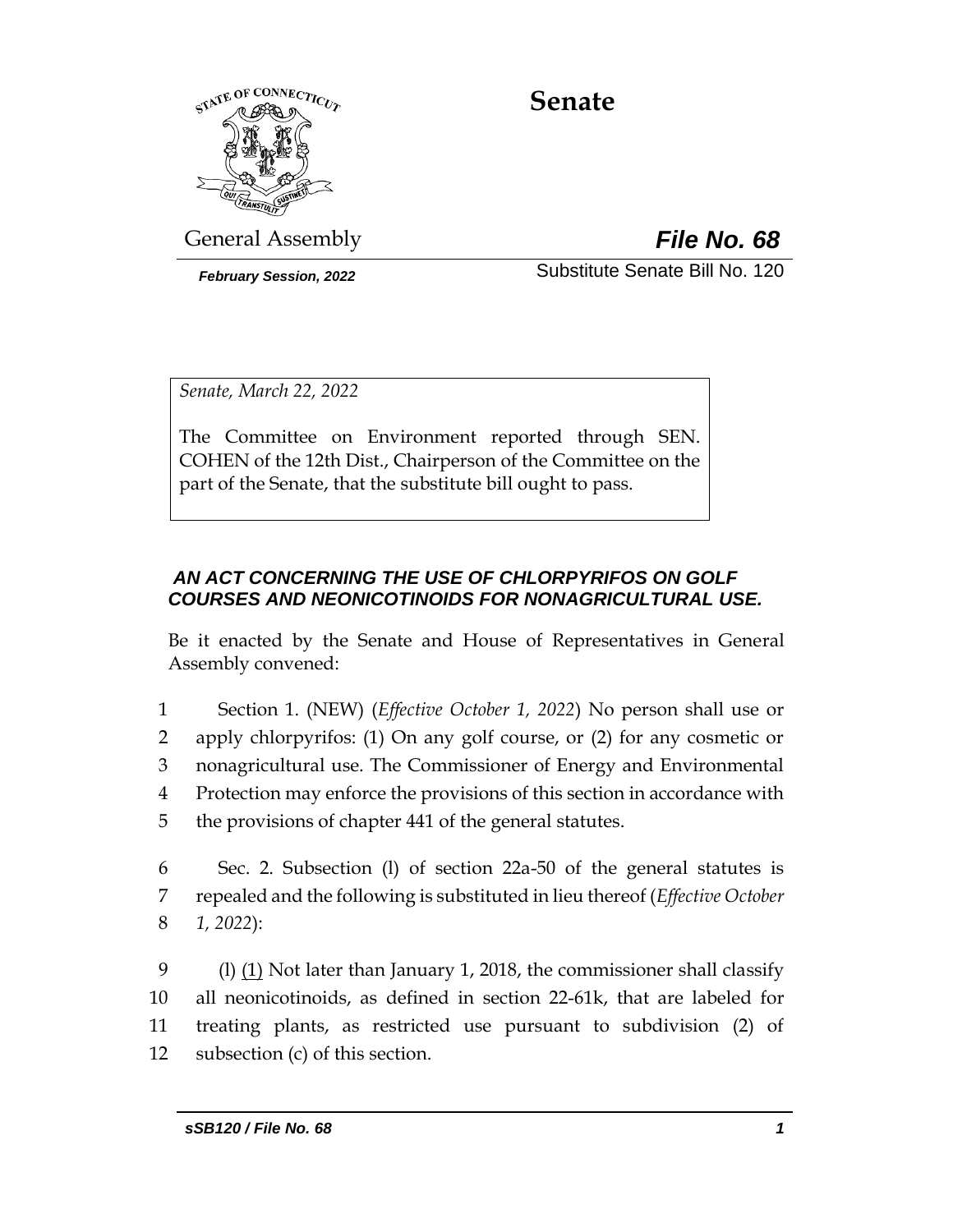| 13 | (2) On and after January 1, 2023, no person shall sell, possess or use       |
|----|------------------------------------------------------------------------------|
| 14 | any pesticide that contains any neonicotinoid, as defined in section 22-     |
| 15 | 61k, except for such use on an agricultural plant. The provisions of this    |
| 16 | subdivision shall not apply to any pet care, veterinary, personal care or    |
| 17 | indoor pest control pesticide product. For purposes of this subdivision,     |
| 18 | "agricultural plant" means any plant, or part of any plant, that is grown,   |
| 19 | maintained or otherwise produced for commercial purposes, including,         |
| 20 | but not limited to, any plant grown, maintained or otherwise produced        |
| 21 | for sale or trade, for research or experimental purposes or for use, in part |
| 22 | or in whole, in another location such as any grain, fruit, vegetable, wood   |
| 23 | fiber or timber product, flowering or foliage plant or tree, seedling,       |
| 24 | transplant or turf grass produced for sod. "Agricultural plant" does not     |
| 25 | include any pasture or rangeland used for grazing.                           |
|    |                                                                              |

This act shall take effect as follows and shall amend the following sections:

| Section 1 | October 1, 2022 | New section  |
|-----------|-----------------|--------------|
| Sec. 2    | October 1, 2022 | $-22a-50(1)$ |

*ENV Joint Favorable Subst.*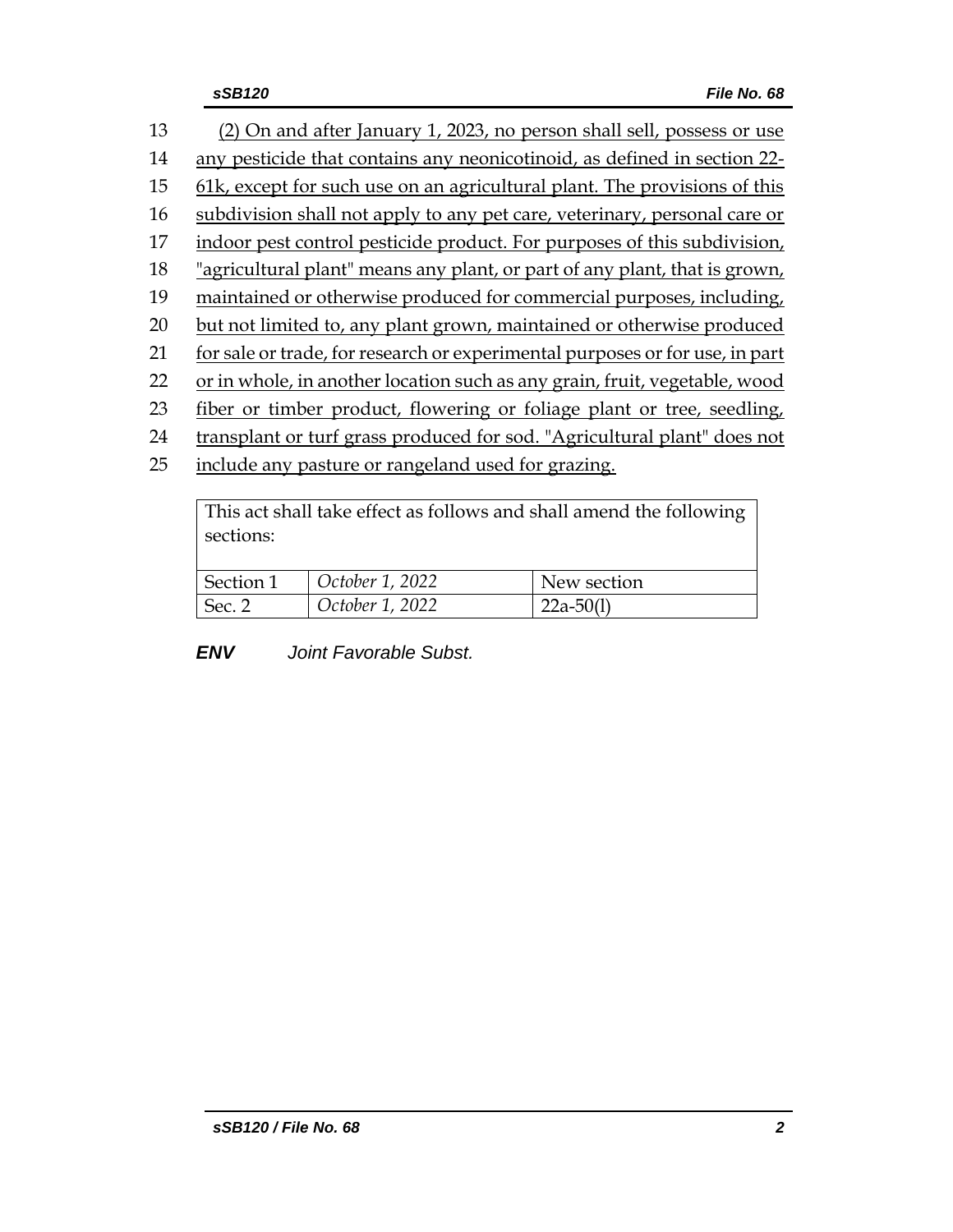*The following Fiscal Impact Statement and Bill Analysis are prepared for the benefit of the members of the General Assembly, solely for purposes of information, summarization and explanation and do not represent the intent of the General Assembly or either chamber thereof for any purpose. In general,*  fiscal impacts are based upon a variety of informational sources, including the analyst's professional *knowledge. Whenever applicable, agency data is consulted as part of the analysis, however final products do not necessarily reflect an assessment from any specific department.*

#### *OFA Fiscal Note*

#### *State Impact:*

| <b>Agency Affected</b>          | <b>Fund-Effect</b> | FY 23 \$ | FY 24 \$ |
|---------------------------------|--------------------|----------|----------|
| Department of Energy and        | GF - Cost          | 170,028  | 163,731  |
| <b>Environmental Protection</b> |                    |          |          |
| State Comptroller - Fringe      | GF - Cost          | 68,912   | 66,360   |
| Benefits <sup>1</sup>           |                    |          |          |

Note: GF=General Fund

#### *Municipal Impact:* None

#### *Explanation*

The bill prohibits: (1) using chlorpyrifos on golf courses or for cosmetic or nonagricultural uses and (2) selling, possessing, or using pesticides containing neonicotinoids under certain conditions.

The bill expands the Department of Energy and Environmental Protection's (DEEP) enforcement authority to both bans. This would result in costs of \$170,028 in FY 23 and \$163,731 in FY 24, plus fringe benefits, associated with hiring two new Environmental Analyst 2 positions and one Office Assistant to enforce the new pesticide ban as there is currently insufficient staff expertise within DEEP for this purpose, due to retirements.

#### *The Out Years*

The annualized ongoing costs identified above would continue into

<sup>&</sup>lt;sup>1</sup>The fringe benefit costs for most state employees are budgeted centrally in accounts administered by the Comptroller. The estimated active employee fringe benefit cost associated with most personnel changes is 40.53% of payroll in FY 23.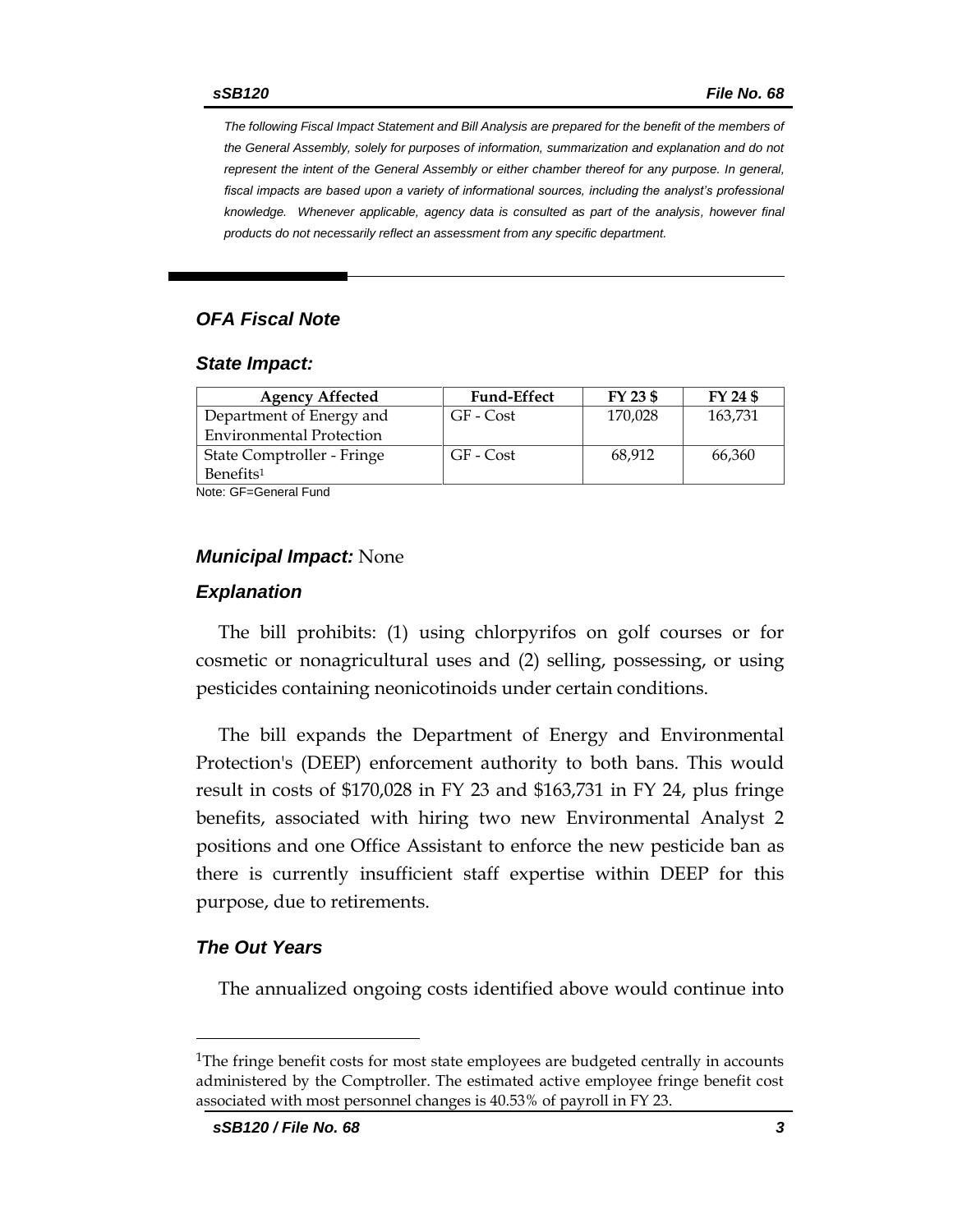the outyears subject to inflation. It should also be noted that that a ban on the use of neonicotinoids, currently used to treat certain invasive insects on trees may result in significant costs in the outyears associated with tree restoration on state lands.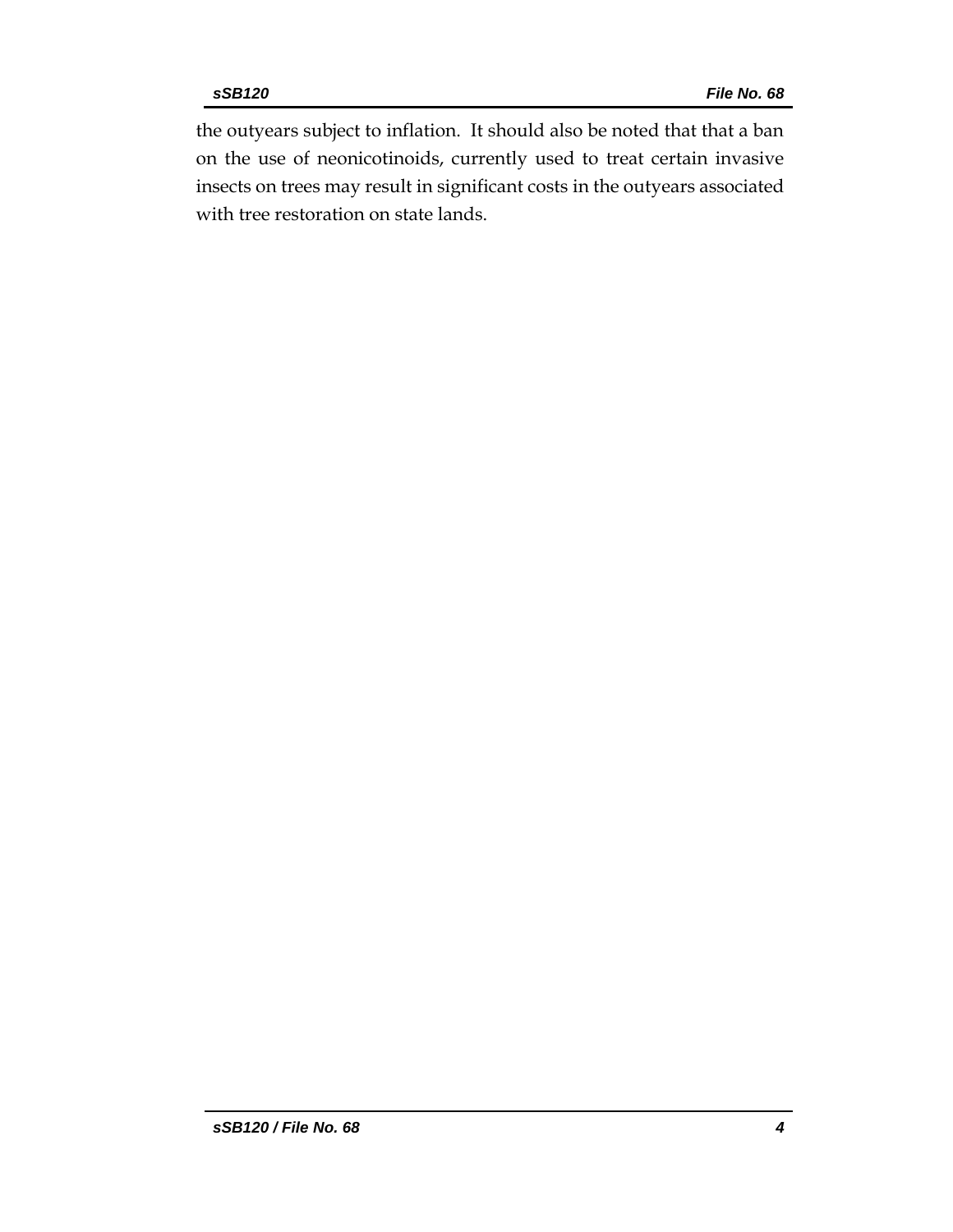### **OLR Bill Analysis sSB 120**

*AN ACT CONCERNING THE USE OF CHLORPYRIFOS ON GOLF COURSES AND NEONICOTINOIDS FOR NONAGRICULTURAL USE.*

### **SUMMARY**

This bill prohibits:

- 1. using or applying chlorpyrifos (a) on golf courses or (b) for cosmetic or nonagricultural uses and
- 2. beginning January 1, 2023, selling, possessing, or using pesticides containing any neonicotinoid except for use on an agricultural plant or in pet care, veterinary, personal care, or indoor pest control pesticide products (see BACKGROUND).

Under the bill, for purposes of the neonicotinoid ban, an "agricultural plant" is a plant, or plant part, that is grown, maintained, or produced for commercial purposes, such as for sale or trade, research or experiments, or use (in whole or part) in another location (e.g., grain, fruit, vegetable, wood fiber or timber product, flowering or foliage plant or tree, seedling, transplant, or turf grass for sod). It excludes pasture or rangeland for grazing.

The bill enables the Department of Energy and Environmental Protection (DEEP) commissioner to enforce both bans in accordance with her existing authority under the state's pesticide control law (CGS § 22a-46 *et seq.*). By law, DEEP regulates pesticide registration, sale, and application, and the certification of pesticide applicators. Among other things, the DEEP commissioner has the authority to do inspections, revoke or suspend certifications, and take court action through the Attorney General. Existing law, unchanged by the bill, subjects those who knowingly violate the pesticide laws to criminal fines of up to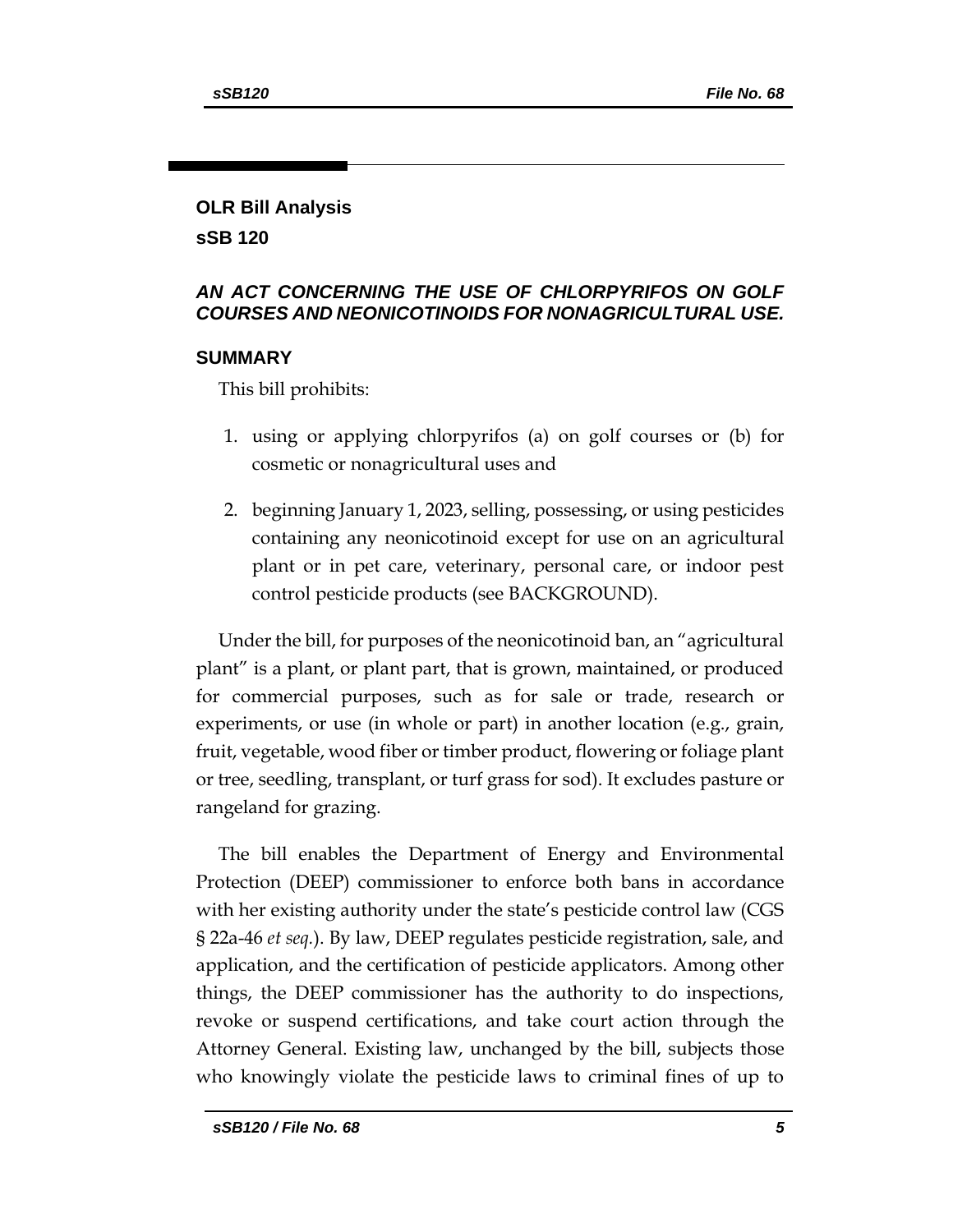\$5,000, up to one year in jail, or both. Violators may also be subject to civil penalties of up to \$2,500 per day that violations continue (CGS § 22a-63).

EFFECTIVE DATE: October 1, 2022

#### **BACKGROUND**

### **AGRICULTURE UNDER § 1-1(***q***)**

The state's general definitions of agriculture and farming include, among other things, soil cultivation, dairying, forestry, raising or harvesting an agricultural commodity, including raising, shearing, feeding, caring for, training, and managing livestock, including horses, bees (honey production), poultry, fur-bearing animals, and wildlife. The terms also include such things as aquaculture; operating or maintaining a farm and its equipment (as part of farming operations); harvesting or producing maple syrup or lumber (as part of farming operations); harvesting mushrooms; hatching poultry; making or maintaining ditches or waterways for farming; and certain actions to market or sell farm products.

### **CHLORPYRIFOS**

Chlorpyrifos is a "restricted use" organophosphate pesticide used mainly to control foliage and soil-borne insect pests. By law, because chlorpyrifos is a restricted use pesticide, it may only be applied by someone certified under state law to do so, or by someone directly supervised by a certified individual. Restricted use pesticides are those classified by the federal Environmental Protection Agency (EPA) or DEEP as they may cause unreasonable adverse health or environmental effects.

There is an ongoing review and assessment of the pesticide's registration. In 2021, EPA issued a final rule revoking the tolerances of chlorpyrifos (i.e., the maximum amount of a pesticide that may remain in or on a food), as of February 28, 2022. The tolerance revocation applies to land and greenhouse food crops and certain commercial livestock uses.